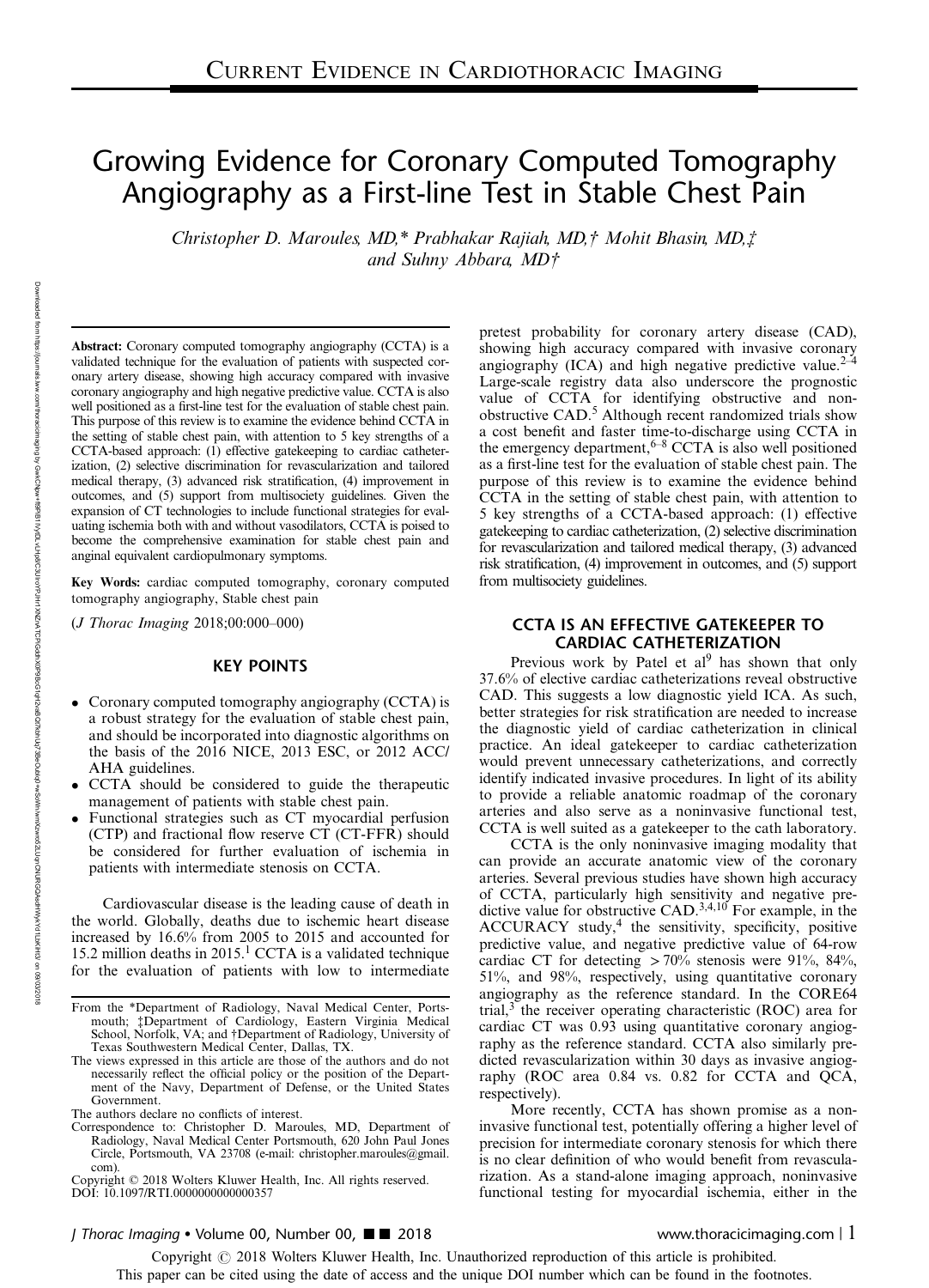| <b>Technique</b> | <b>Types</b>                                                 | <b>Strengths</b>                                                  | <b>Limitations</b>                                          |
|------------------|--------------------------------------------------------------|-------------------------------------------------------------------|-------------------------------------------------------------|
| <b>CTP</b>       | Static or dynamic                                            | Functional evaluation of coronary stenosis                        | Additional radiation                                        |
|                  | Single or dual energy                                        | (hemodynamic significance)                                        | Additional contrast                                         |
|                  |                                                              | Reclassification of stenotic lesions                              | Higher cost than conventional CCTA alone                    |
|                  |                                                              | Can perform well in heavily calcified                             | Not widely available                                        |
|                  |                                                              | lesions or stents                                                 | Requires expertise                                          |
|                  |                                                              | More cost effective than SPECT                                    | Not ideal in balanced ischemia                              |
| CT-FFR           | Heartflow (off-site)<br>Vendor-based algorithms<br>(on-site) | Functional evaluation of coronary stenosis                        | Not widely available                                        |
|                  |                                                              | (hemodynamic significance)                                        | Requires good-quality image acquisition                     |
|                  |                                                              | Can be derived from a routine CCTA<br>without changing protocol   | Not ideal in stents, bypass grafts, or extensive<br>calcium |
|                  |                                                              | No additional radiation or contrast                               | Commonly sent off-site for postprocessing with              |
|                  |                                                              | Reduces number of negative invasive.                              | long turnaround times                                       |
|                  |                                                              | coronary angiographies                                            | Potentially additional cost involved with the most          |
|                  |                                                              | Overall, lower cost compared with                                 | commonly available algorithm                                |
|                  |                                                              | ICA-guided care                                                   | Lower accuracy in those with borderline CT-FFR              |
|                  |                                                              | Improved outcomes                                                 | values $(0.7-0.8)$                                          |
|                  |                                                              | Can evaluate balanced ischemia                                    | Lower performance in nonculprit lesions of recent           |
|                  |                                                              | Useful in multivessel or serial lesions                           | <b>STEMI</b>                                                |
|                  |                                                              | Has potential for evaluating biomechanical<br>features of plaques |                                                             |

TABLE 1. Summary of Functional Strategies With CT

form of exercise stress electrocardiography, stress echocardiography, single photon emission computed tomography (SPECT) myocardial perfusion imaging (MPI), or stress cardiac magnetic resonance (CMR), has limited sensitivity and specificity for obstructive CAD, with ∼16% false positives and 16% false negatives irrespective of the imaging approach.<sup>11</sup> Simultaneous visualization of coronary anatomy and ischemia/functional testing may offer the best chance to reach an acceptable level of precision to improve patient care, leveraging the strong negative predictive value of CCTA in low to intermediate risk patients and the higher specificity and positive predictive value of functional imaging in intermediate to high risk patients. Two emerging functional CT strategies include CTP and CT-FFR (Table 1).

CTP is a MPI technique that measures the amount of iodine contrast present within the myocardium, allowing one to create an attenuation map of the left ventricle analogous to a SPECT perfusion map.<sup>12</sup> Stress CTP was originally pioneered by George et al<sup>13</sup> in 2006 and has since been validated against  $SPECT, <sup>14</sup>$  stress CMR, and invasive FFR.<sup>15</sup> In the multicenter CORE320 trial,<sup>12</sup> CCTA plus stress CTP was compared against the combination of SPECT MPI and ICA. The presence of coronary stenosis > 50% on CCTA plus a perfusion defect on CTP predicted flow-limiting stenosis defined by stenosis  $>50\%$  on ICA plus a perfusion defect on SPECT (ROC, 0.87). Using revascularization as the reference standard, CCTA-CTP also performed similar to ICA-SPECT (ROC, 0.72 vs. 0.76,  $P=0.13$ .<sup>12</sup> Compared with CCTA alone, Magalhaes et al<sup>16</sup> reported the combination of CCTA and stress CTP improved specificity of flow-limiting stenosis from 63% to 79% among patients with no previous CAD. In a substudy of CORE320 that compared stress CTP head-to-head against SPECT MPI,<sup>17</sup> stress CTP showed higher sensitivity for CAD in patients with left main and multivessel disease while maintaining similar specificity, suggesting that CTP may be a better gatekeeper to revascularization.

CT-FFR is a computational fluid dynamics modeling technique that can be applied to a CCTA dataset for estimating lesion-specific functional information of a coronary stenosis without requiring any protocol modifications.<sup>18</sup> FFR-CT has high diagnostic performance when compared against invasive FFR as the reference standard. For example, in DISCOVER-FLOW,18 CT-FFR yielded 82% specificity and 74% positive predictive value, with incremental improvement in accuracy over CCTA alone (84% vs. 59%). In the follow-up  $NXT<sup>19</sup>$  validation study comparing CT-FFR against invasive FFR in 251 patients with CCTA stenosis between 30% and 90%, CT-FFR yielded 81% accuracy and 79% specificity. More importantly, CT-FFR correctly reclassified 68% of false-positive patients as true negatives, highlighting the potential role of CT-FFR as a gatekeeper to cardiac catheterization. In the PLATFORM trial, a strategy involving CT-FFR reduced the number of ICAs showing no obstruction by  $83\%$ .<sup>20</sup> In a meta-analysis by Danad et al,<sup>21</sup> CT-FFR showed high sensitivity (85% to 93%) and moderate specificity (65% to 75%) compared with invasive FFR, and the authors concluded that CT-FFR in combination with CCTA could significantly improve diagnostic specificity provided the coupling of anatomic and functional measures.

### CCTA CAN GUIDE REVASCULARIZATION AND THERAPEUTIC DECISION-MAKING

Another advantage of CCTA for the evaluation of stable chest pain is its utility for guiding therapeutic decision-making and revascularization in the setting of stable ischemic heart disease (SIHD). The goals of revascularization are to improve survival among patients at high risk, and to improve symptoms among patients already receiving optimal medial therapy. Proper selection for revascularization is important as these procedures may do more harm than good for certain patients. Previous work by Chan et al<sup>22</sup> showed that  $12\%$  of nonacute PCIs are considered "inappropriate" by multisociety guidelines and 72% of "inappropriate" cases show low-risk ischemia on noninvasive stress testing.

Over the past several decades, numerous trials have examined the clinical benefits of revascularization in the setting of SIHD. In the COURAGE trial,  $23$  2287 patients with SIHD were randomized to either PCI or optimal

2 | www.thoracicimaging.com Copyright © 2018 Wolters Kluwer Health, Inc. All rights reserved.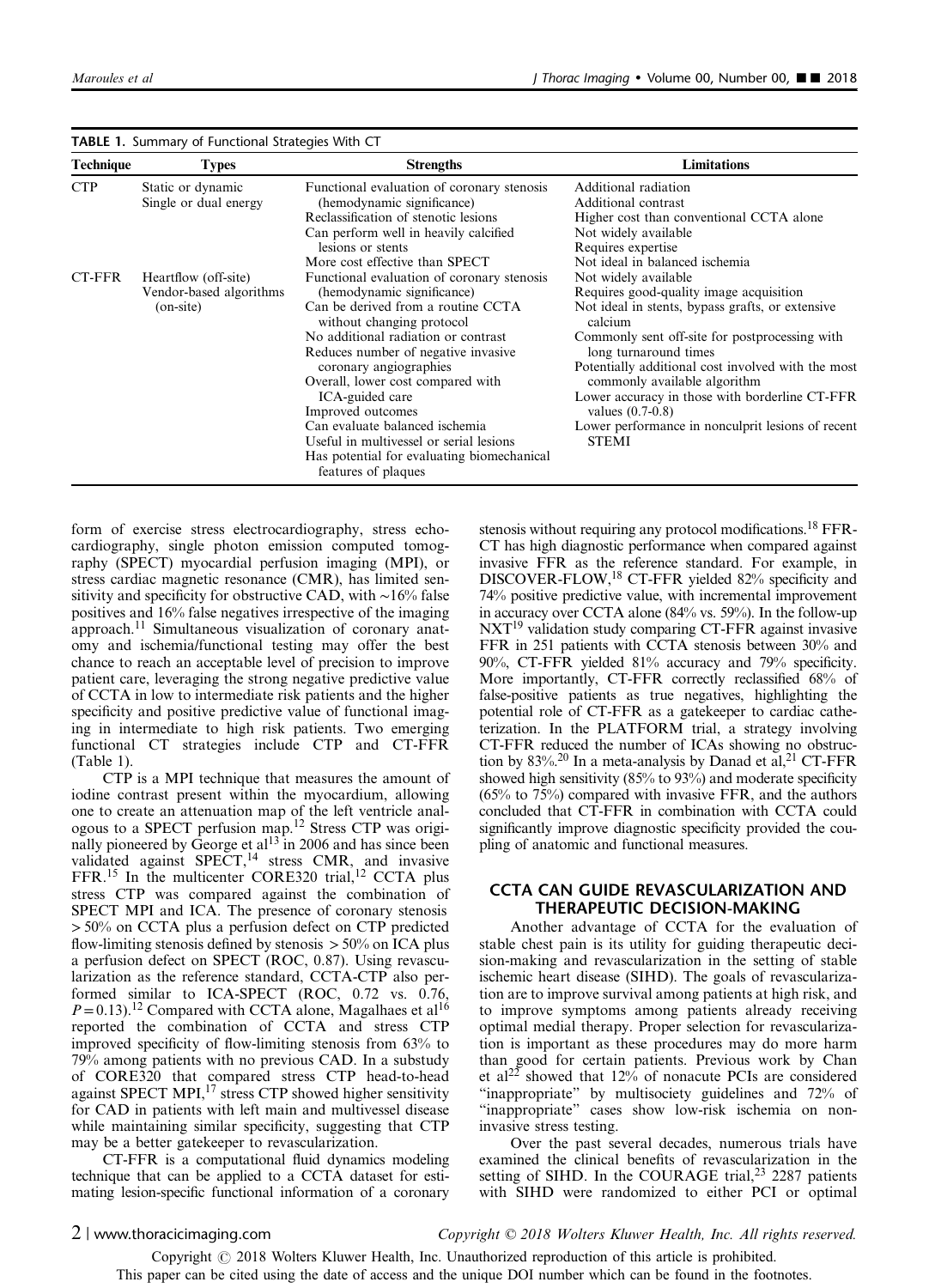medical therapy, and PCI did not reduce the hard endpoints of death or myocardial infarction. However, PCI did reduce angina during long-term follow-up at 1 year and 3 years, but not at baseline or at 5 years. Critics of the COURAGE trial point to a much higher compliance rate for optimal medical therapy than can be expected in clinical practice. In addition, PCI was associated with greater reduction in myocardial ischemia on nuclear MPI compared with optimal medical therapy alone, and the rate of death or myocardial infarction was lower among patients with ischemia reduction  $\geq 5\%$  versus no ischemia reduction. In the FAME2 trial, $2\overline{4}$  patients with stable CAD who were scheduled for PCI (documented FFR  $\leq$  0.80) were randomized 1:1 to either PCI plus medical therapy versus medical therapy alone, and revascularization was associated with lower combined death, myocardial infarction, and urgent revascularization at 12 months, suggesting that invasive FFRguided PCI improves outcomes.

Recent randomized trials suggest an advantage of CCTA for more appropriate selection of patients who require revascularization over functional testing. In the SCOT-HEART trial,<sup>25</sup> CCTA led to a change in planned investigations among 15% of patients compared with 1% of patients in the functional testing arm  $(P < 0.001)$ , including planned investigations such as ICA that were cancelled, and new investigations ordered. In the PROMISE trial (PROspective Multicenter Imaging Study for Evaluation of chest pain), there was a modest trend toward increased revascularizations among patients undergoing CCTA compared with functional testing, with a hazard ratio of 1.293 ( $P = 0.005$ ). Similar trends were also observed in SCOT-HEART<sup>25</sup> and Min et al.<sup>26</sup> However, CCTA reduced the number of ICA studies showing normal coronaries, with a hazard ratio of 0.396 in SCOT-HEART<sup>27</sup> and 0.800 in PROMISE.<sup>28</sup> In parallel, CCTA increased the diagnostic yield for obstructive CAD at catheterization, with a hazard ratio of 1.293  $(P=0.005)$ . With respect to medical therapy, SCOT-HEART showed a change in treatment among 23% of patients in the CCTA arm compared with 5% in the standard-of-care arm. This included increases in the use of preventive therapy (statins, aspirin) when atherosclerosis was identified and cancellations of preventive and antianginal therapy with normal coronaries. Min et  $al^{26}$  also demonstrated an increased use of aspirin and statins among patients undergoing CCTA. These results are not surprising as CCTA, unlike functional testing, has the ability to identify nonobstructive atherosclerosis and prompt earlier preventive measures.

### CCTA IS A VALUABLE TEST FOR RISK STRATIFICATION AND PROGNOSIS

Although functional testing only identifies patients with advanced stenosis, CCTA can identify patients with both nonobstructive and obstructive CAD. The unique ability of CCTA to stratify patients across the full spectrum of coronary plaque burden allows it to serve as a useful tool for risk stratification. Data from the CONFIRM registry show that patients with nonobstructive and obstructive CAD have incrementally higher rates of mortality, whereas the absence of atherosclerosis is associated with a very favorable prognosis.<sup>5</sup> In fact, patients with extensive nonobstructive CAD have higher rates of adverse cardiovascular events than patients with less extensive, but obstructive disease (14.5% vs. 13.6%), underscoring the prognostic value of plaque burden only available with CCTA.<sup>29</sup>

Anatomic testing with CCTA also allows for the evaluation of plaque morphology. This includes identification of high-risk plaque features such as positive remodeling, low-attenuation plaque, spotty calcification, and the napkin-ring sign. In a sample of 3158 patients who underwent CCTA and were followed prospectively, Motoyama et  $al^{30}$  showed that high-risk plaque was an independent predictor of acute coronary syndrome beyond significant stenosis. Similarly, in a sample of 4415 outpatients with stable chest pain from the PROMISE trial, Ferencik et al<sup>31</sup> showed that high-risk plaque on CCTA was independently predictive of future MACE, and that adding high-risk plaque to the atherosclerotic cardiovascular disease risk score and significant stenosis led to a continuous net reclassification improvement of 0.34. In a recent systematic review and meta-analysis of 13 studies comprising 13,977 patients, Nerlekar et  $al^{32}$  reported that the presence of 2 or more high-risk plaque features on CCTA carried the highest risk of future MACE, with a pooled hazard ratio of 9.17  $(P < 0.001)$ .

### CCTA IMPROVES OUTCOMES

Recent large, randomized-controlled trials suggest an improvement in clinical outcomes for the evaluation of stable chest pain with a CCTA strategy compared with functional testing (Table 2). In PROMISE (PROspective Multicenter Imaging Study for Evaluation of chest pain),  $28 \times 10,003$ symptomatic patients with stable chest pain were randomized to CCTA or functional testing, which included exercise stress electrocardiography, stress echocardiography, or nuclear MPI. In SCOT-HEART (Scottish Computed Tomography of the HEART),<sup>27</sup> 4146 outpatients with suspected angina due to CAD were randomized to CCTA plus standard-of-care or standard-ofcare alone. The CAPP trial<sup>33</sup> (Cardiac CT for the Assessment of chest Pain and Plaque) randomized 500 patients with stable chest pain to CCTA or exercise stress electrocardiography, and Min et al<sup>26</sup> randomized 180 patients to CCTA or nuclear MPI.

Using a pooled population of 14,817 patients from the aforementioned trials, Bittencourt et al<sup>34</sup> carried out a metaanalysis of clinical outcomes after the evaluation of SHID by CCTA. The results were significant for a 31% relative risk reduction in the rate of MI using a CCTA strategy. In a post-hoc analysis of the SCOT-HEART trial that excluded the median time to treatment alteration (50 d), there was a 50% reduction in fatal and nonfatal MI within the CCTA group ( $P = 0.020$ ). In the PROMISE trial, a CCTA strategy also yielded a lower number of deaths and nonfatal MI within a 12-month follow-up period in the PROMISE trial  $(P=0.049).^{28}$  However, CCTA performed similar to functional testing with respect to the primary endpoint of composite all-cause mortality, MI, hospitalization for unstable angina, and major complications of cardiovascular procedures and testing  $(P=0.75)$ . In a separate case-control observational study by Budoff et al,  $35\frac{4244}{9}$  symptomatic patients who underwent CCTA were matched with 1706 patients who underwent standard-of-care at a university cardiology clinic. After a mean follow-up of 80 months, the mortality rate was significantly lower in the CCTA group (4.2% vs. 10.8%,  $P < 0.001$ ). Multivariate analysis further showed a 32% risk reduction with CCTA ( $P = 0.0001$ ).

The effects of CCTA on subsequent symptoms are mixed. In SCOT-HEART, no difference in symptoms at 6 weeks was observed between CCTA with standard-of-care and standard-of-care alone.<sup>25</sup> PROMISE also identified no

Copyright © 2018 Wolters Kluwer Health, Inc. All rights reserved. www.thoracicimaging.com | 3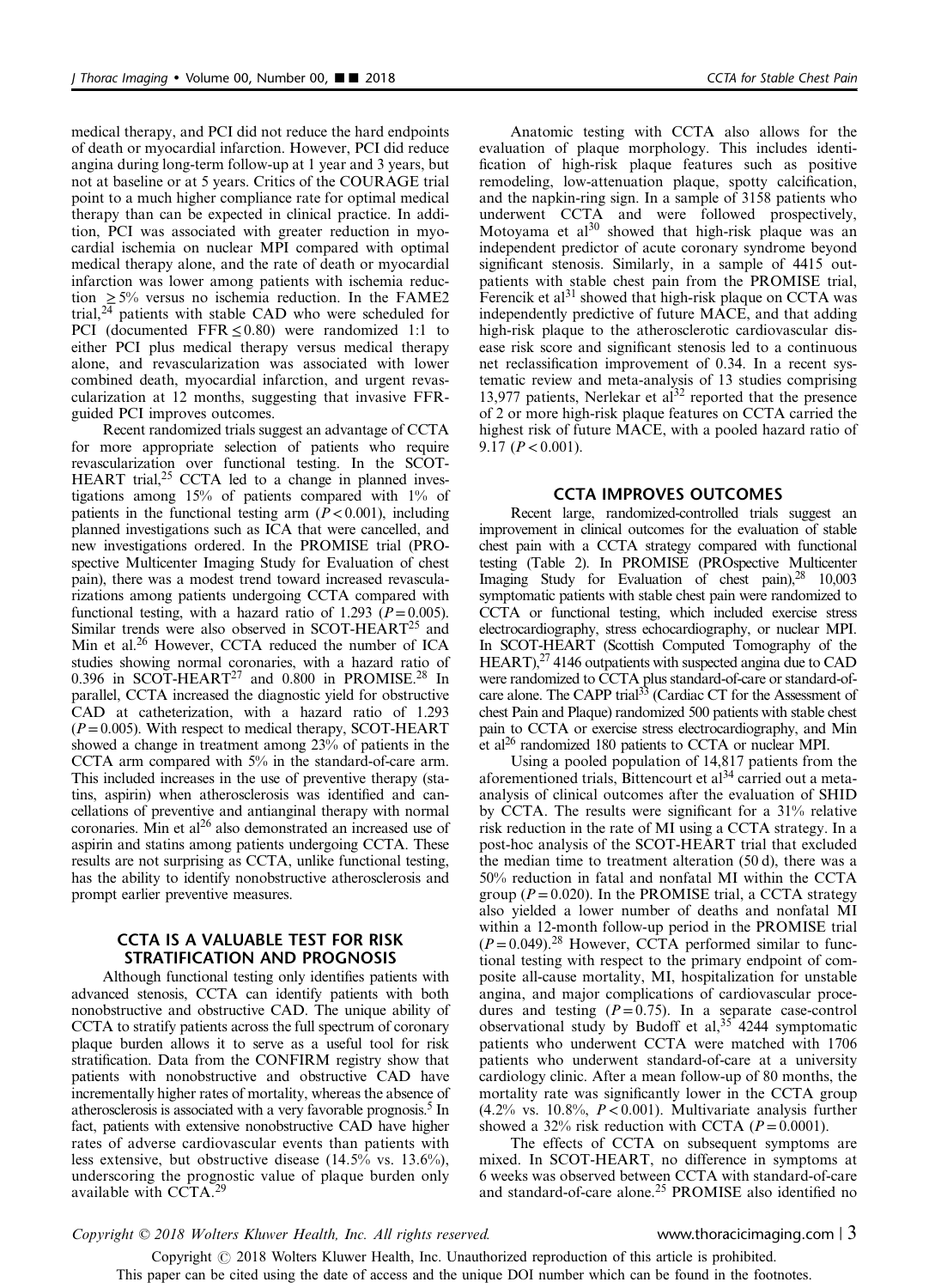| Trial                       | <b>Study Design</b>                                                                                                     | <b>Key Findings</b>                                                                                                                                                                                                                                              |
|-----------------------------|-------------------------------------------------------------------------------------------------------------------------|------------------------------------------------------------------------------------------------------------------------------------------------------------------------------------------------------------------------------------------------------------------|
| PROMISE <sup>25</sup>       | $10,003$ patients<br>CCTA vs. functional (exercise stress<br>ECG, stress echo or nuclear MPI)<br>Median follow-up 25 mo | No significant difference in the primary composite endpoint over $2y$<br>(all-cause mortality, MI, unstable angina, postprocedural complications)<br>$(3.3\% \text{ vs. } 3\%, P=0.75)$<br>Lower (by 33%) secondary endpoint of number of deaths and nonfatal MI |
|                             |                                                                                                                         | in 12 mo with CCTA $(P=0.049)$<br>Higher diagnostic yield on cath with CCTA (72.1% vs. 47.5%)<br>Fewer false-positive invasive caths with CCTA $(3.4\% \text{ vs. } 4.3\%, P = 0.022)$<br>No significant difference in symptoms over 2 y                         |
|                             |                                                                                                                         | Higher cost at 90 d by \$254 with CCTA                                                                                                                                                                                                                           |
| SCOT-HEART <sup>23,24</sup> | 4146 patients<br>CCTA plus standard of care vs. standard                                                                | Increased revascularization with CCTA $(6.2\% \text{ vs. } 3.2\%, P < 0.001)$<br>Higher reclassification of diagnosis of angina because of CAD at 6 weeks<br>with CCTA $(23\% \text{ vs. } 1\%, P < 0.0001)$                                                     |
|                             | of care (exercise ECG) alone<br>Median follow-up 1.7 y                                                                  | Higher reclassification of diagnosis of CAD with CCTA (27% vs. 1%,<br>P < 0.0001                                                                                                                                                                                 |
|                             |                                                                                                                         | Higher change of planned investigations with CCTA $(15\% \text{ vs. } 1\%$ ,<br>$P < 0.001$ )                                                                                                                                                                    |
|                             |                                                                                                                         | Higher change of treatment with CCTA $(23\% \text{ vs. } 5\%, P < 0.001)$                                                                                                                                                                                        |
|                             |                                                                                                                         | No difference in symptom severity at 6 weeks or subsequent hospital<br>admission for chest pain                                                                                                                                                                  |
|                             |                                                                                                                         | Almost-significant decrease in fatal, nonfatal MI over 1.7 y (38% lower,<br>$P = 0.0527$                                                                                                                                                                         |
|                             |                                                                                                                         | Post hoc analysis (excluding median time to treatment alteration)<br>50% reduction in fatal and nonfatal MI with CCTA (17 vs. 34, $P = 0.020$ ),<br>$>$ 50 d after implementation of preventive therapy                                                          |
|                             |                                                                                                                         | Lower MACE at 20-mo follow-up with CCTA                                                                                                                                                                                                                          |
|                             |                                                                                                                         | Higher cost with CCTA by \$462 (\$1900 vs. \$1438)                                                                                                                                                                                                               |
| CAPP <sup>31</sup>          | 500 patients                                                                                                            | No difference in MACE                                                                                                                                                                                                                                            |
|                             | CCTA vs. functional (EST)<br>243 CT, 245 EST                                                                            | Improvement in angina stability and quality of life domains at 3 and 12 mo<br>follow-up with CCTA                                                                                                                                                                |
|                             | Median follow-up 12 mo                                                                                                  | Lower mean time to management with CCTA                                                                                                                                                                                                                          |
|                             |                                                                                                                         | Lower number of additional investigations with CCTA                                                                                                                                                                                                              |
|                             |                                                                                                                         | Lower ER visits and cardiac admissions with CCTA                                                                                                                                                                                                                 |
| Min et al $^{26}$           | 180 patients<br>CCTA vs. functional (SPECT MPI).                                                                        | No MACE in either group                                                                                                                                                                                                                                          |
|                             | Median follow-up 55 d                                                                                                   | Comparable improvement in angina-specific health status with CCTA<br>Increased use of ASA (22% vs. 8%, $P = 0.04$ ) and statins (7% vs. -3.5%,<br>$P = 0.03$ ) with CCTA                                                                                         |
|                             |                                                                                                                         | Similar noninvasive cardiac imaging tests                                                                                                                                                                                                                        |
|                             |                                                                                                                         | Lower total cost with CCTA $(\$781.08$ vs. 1214.58, $P < 0.001$ )<br>Lower radiation dose with CCTA $(7.4 \text{ vs. } 13.3 \text{ mSv}, P < 0.0001)$                                                                                                            |

| <b>TABLE 2.</b> Bandomized controlled Trials of CCTA Versus Eunstianal Testing: Summany of Design and Key Findings |  |  |  |  |  |
|--------------------------------------------------------------------------------------------------------------------|--|--|--|--|--|

CAPP indicates cardiac CT for the assessment of chest pain and plaque; EST, exercise stress test; SCOT-HEART, Scottish Computed Tomography of the Heart; SOC, standard of care.

significant difference in the symptoms between CCTA and functional testing over a 2-year follow-up period.<sup>28</sup> However, the CAPP trial observed a larger improvement in angina using CCTA (vs. exercise stress electrocardiography) at both 3 and 12 months.<sup>33</sup>

No cost advantage from CCTA was observed among the randomized trials. In fact, CCTA was associated with a small increase in costs: in PROMISE, the mean cost difference at 90 days was \$254 higher with CCTA, likely driven by the increased use of ICA and revascularization within the CCTA arm.28 However, after 90 days, the mean cost difference between CCTA and functional testing was small and remained similar through 3 years of follow-up.<sup>36</sup> In SCOT-HEART, the mean cost difference at 6 months was \$462, which was attributed directly to the higher costs of CCTA.<sup>27</sup> In an observational cohort study using Medicare claims data of fee-for-service beneficiaries aged 66 years or older, beneficiaries who underwent CCTA were more likely to undergo subsequent invasive cardiac procedures and have higher CAD-related spending than patients who underwent stress testing.<sup>37</sup>

### CCTA IS SUPPORTED BY MULTISOCIETY **GUIDELINES**

Evaluation of stable chest pain with CCTA is now supported by several multisociety guidelines (Table 3). Perhaps the strongest endorsement for CCTA comes with the 2016 National Institute for Health and Care Excellence (NICE) Clinical Guidelines 95, recommendations on the appropriate evaluation of stable chest pain within the National Health Service in the United Kingdom.<sup>38</sup> The 2016 NICE guidelines offer CCTA as a first-line test to all patients with stable chest pain presenting with typical or atypical angina. Functional testing in the form of exercise stress electrocardiography or stress imaging is reserved for patients with positive CCTA findings of uncertain functional significance or nondiagnostic CCTA exams. Unlike other multisociety guidelines and appropriate use criteria, the 2016 NICE guidelines make no attempt to calculate the pretest probability for CAD, endorsing CCTA for everyone with angina. NICE's cost utility analysis showed that CCTA was clearly the most costeffective first-line strategy for the evaluation of stable chest pain compared with ICA, nuclear MPI, echocardiography,

### 4 | www.thoracicimaging.com Copyright © 2018 Wolters Kluwer Health, Inc. All rights reserved.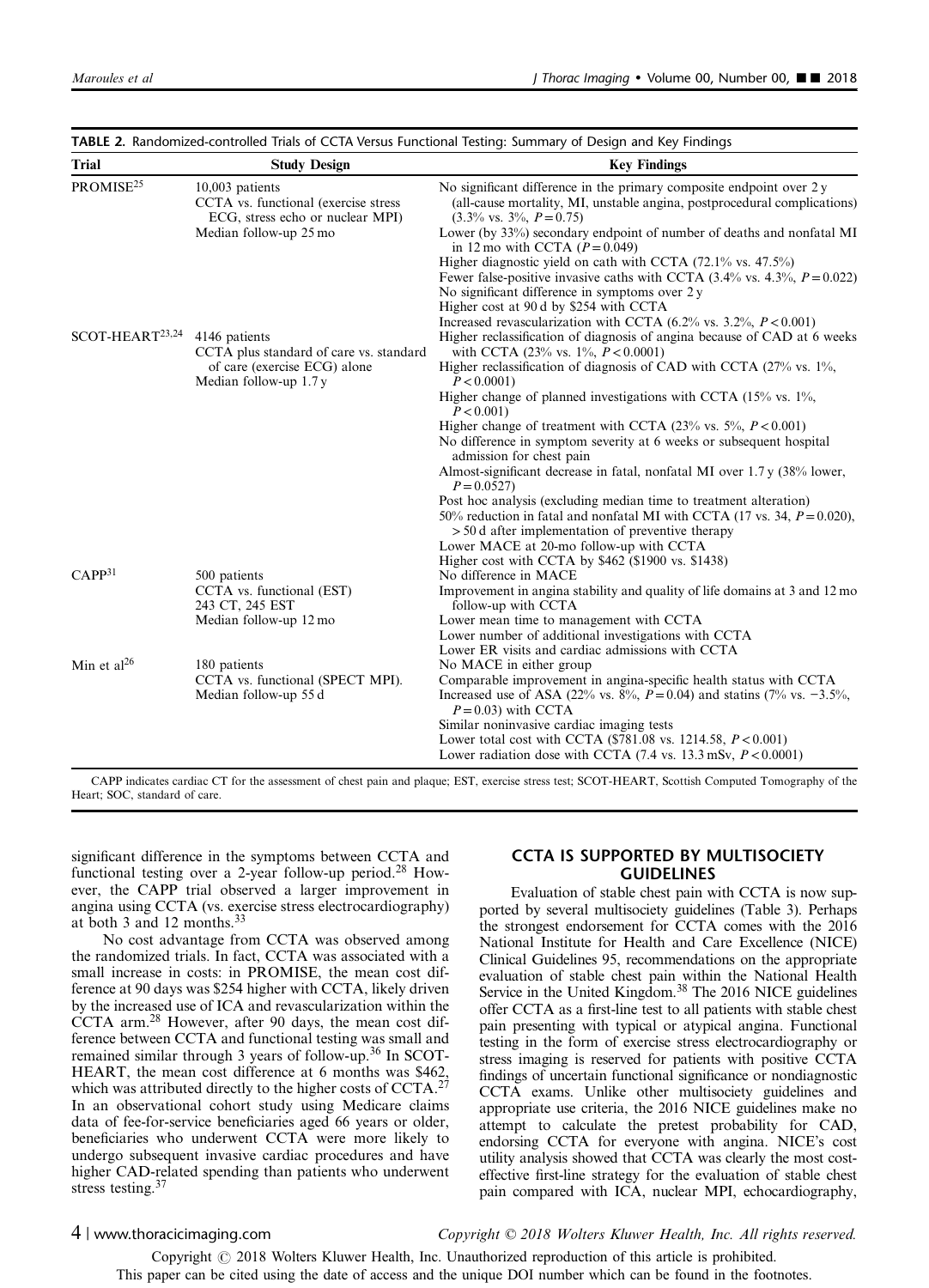|                                                                                                        | <b>CCTA Recommended</b><br>for Screening                                                                                                                          | <b>CCTA</b> Recommendation(s)                                                                                                                                                                                                                                                                                                                                                                                                                                                                                                                                                                                                                                                                                                                                                                                                                                                                                                                                                                                                                                                                                                                  |                                                                                                                                                                                                                                                                                                                                                                                                                                                                                                                                                          | <b>Additional Diagnostic</b>                                                                                                                                                                                                                                                           |
|--------------------------------------------------------------------------------------------------------|-------------------------------------------------------------------------------------------------------------------------------------------------------------------|------------------------------------------------------------------------------------------------------------------------------------------------------------------------------------------------------------------------------------------------------------------------------------------------------------------------------------------------------------------------------------------------------------------------------------------------------------------------------------------------------------------------------------------------------------------------------------------------------------------------------------------------------------------------------------------------------------------------------------------------------------------------------------------------------------------------------------------------------------------------------------------------------------------------------------------------------------------------------------------------------------------------------------------------------------------------------------------------------------------------------------------------|----------------------------------------------------------------------------------------------------------------------------------------------------------------------------------------------------------------------------------------------------------------------------------------------------------------------------------------------------------------------------------------------------------------------------------------------------------------------------------------------------------------------------------------------------------|----------------------------------------------------------------------------------------------------------------------------------------------------------------------------------------------------------------------------------------------------------------------------------------|
| <b>Guideline</b>                                                                                       | <b>Asymptomatic Patients?</b>                                                                                                                                     | for Stable Chest Pain                                                                                                                                                                                                                                                                                                                                                                                                                                                                                                                                                                                                                                                                                                                                                                                                                                                                                                                                                                                                                                                                                                                          | <b>Not Recommended</b>                                                                                                                                                                                                                                                                                                                                                                                                                                                                                                                                   | <b>Investigations</b>                                                                                                                                                                                                                                                                  |
| National Institute for<br>Health and Care<br>Excellence (NICE),<br>2016 <sup>1</sup>                   | Not recommended                                                                                                                                                   | CCTA is the first-line test<br>for patients with typical<br>or atypical angina                                                                                                                                                                                                                                                                                                                                                                                                                                                                                                                                                                                                                                                                                                                                                                                                                                                                                                                                                                                                                                                                 | Do not use MR coronary<br>angiography for<br>diagnosing stable angina                                                                                                                                                                                                                                                                                                                                                                                                                                                                                    | Offer noninvasive<br>functional imaging for<br>ischemia if CT has<br>shown CAD of<br>uncertain functional<br>significance or is<br>nondiagnostic<br>Offer invasive coronary<br>angiography as a third-<br>line investigation when<br>noninvasive functional<br>imaging is inconclusive |
| American College of<br>Cardiology/American<br>Heart Association et al<br>$(ACC/AHA)$ 2012 <sup>2</sup> | Class III (no benefit):<br>CCTA is not<br>recommended to assess<br>risk in asymptomatic<br>patients with no<br>evidence of ischemia on<br>noninvasive testing     | Class I:<br>Patients who survived<br>sudden death or life-<br>threatening ventricular<br>arrhythmia should<br>undergo CCTA to assess<br>cardiac risk<br>Patients who develop heart<br>failure should be<br>evaluated to determine<br>whether CCTA should<br>be performed for risk<br>CCTA is recommended if<br>clinical characteristics<br>and results of<br>noninvasive testing<br>indicate a high likelihood<br>of severe ischemia<br>Class IIA:<br>CCTA is reasonable in<br>patients who have<br>depressed LV function<br>$(EF < 50\%)$ and<br>moderate-risk criteria on<br>noninvasive testing with<br>demonstrable ischemia<br>Coronary angiography is<br>reasonable to further<br>assess risk in patients<br>inconclusive prognostic<br>information after<br>noninvasive testing or in<br>patients for whom<br>noninvasive testing is<br>contraindicated or<br>inadequate<br>Coronary angiography for<br>risk assessment is<br>reasonable for patients<br>who have unsatisfactory<br>quality of life due to<br>angina, have preserved<br>LV function (EF<br>$> 50\%$ ), and have<br>intermediate-risk criteria<br>on noninvasive testing | Class III (no benefit):<br>CCTA for risk assessment<br>is not recommended in<br>patients who elect not to<br>undergo<br>revascularization or who<br>are not candidates for<br>revascularization<br>CCTA is not recommended<br>to further assess risk in<br>patients who have<br>preserved LV function<br>$(EF > 50\%)$ and low-risk<br>criteria on noninvasive<br>testing<br>CCTA is not recommended<br>to assess risk in patients<br>who are at low risk<br>according to clinical<br>criteria and who have<br>not undergone<br>noninvasive risk testing | Complex discussion of<br>other scenario-specific<br>diagnostic<br>methodologies                                                                                                                                                                                                        |
| European Society of<br>Cardiology (ESC) 2013 <sup>3</sup>                                              | Class III:<br>CCTA is not<br>recommended as a<br>"screening" test in<br>asymptomatic<br>individuals without a<br>clinical suspicion of<br>coronary artery disease | Class IIa:<br>CCTA should be<br>considered as an<br>alternative to stress<br>imaging techniques for<br>ruling out stable CAD in<br>range of intermediate                                                                                                                                                                                                                                                                                                                                                                                                                                                                                                                                                                                                                                                                                                                                                                                                                                                                                                                                                                                       | Class III:<br>CT coronary calcium<br>scoring is not<br>recommended to identify<br>individuals with<br>coronary artery stenosis<br>patients within the lower CCTA is not recommended<br>in patients with previous                                                                                                                                                                                                                                                                                                                                         | Complex discussion of<br>other scenario-specific<br>diagnostic<br>methodologies                                                                                                                                                                                                        |

# TABLE 3. Summary of Current Guidelines for Evaluation of Stable Chest Pain<sup>11,39–41</sup>

Copyright © 2018 Wolters Kluwer Health, Inc. All rights reserved. www.thoracicimaging.com | 5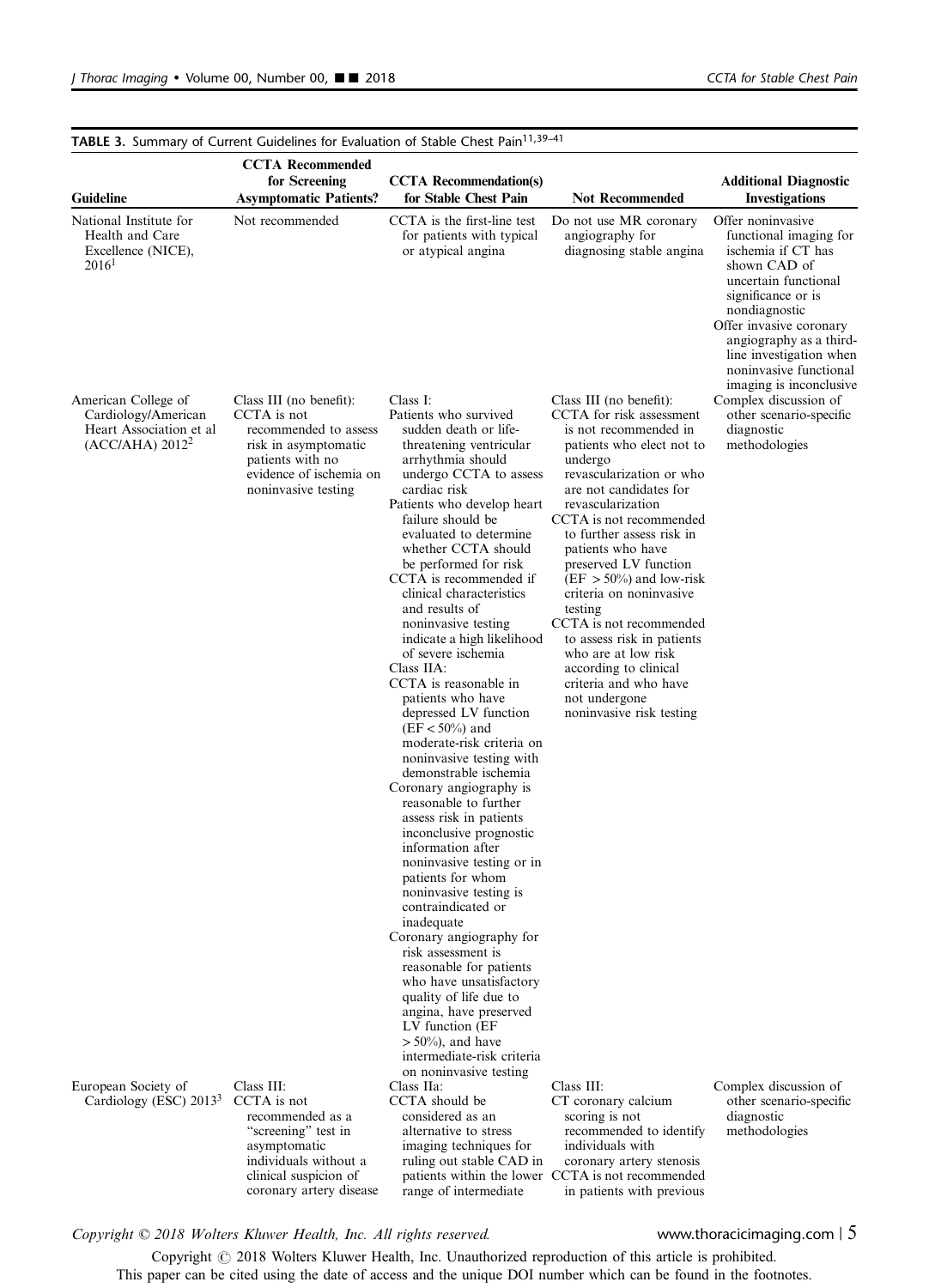| $I$ ADLL J. (COMMITTED)                                                                                                                                                     |                                                                           |                                                                                                                                                                                                                                                                                                                                                                            |                                                                                          |                                                                                                   |
|-----------------------------------------------------------------------------------------------------------------------------------------------------------------------------|---------------------------------------------------------------------------|----------------------------------------------------------------------------------------------------------------------------------------------------------------------------------------------------------------------------------------------------------------------------------------------------------------------------------------------------------------------------|------------------------------------------------------------------------------------------|---------------------------------------------------------------------------------------------------|
| <b>Guideline</b>                                                                                                                                                            | <b>CCTA Recommended</b><br>for Screening<br><b>Asymptomatic Patients?</b> | <b>CCTA</b> Recommendation(s)<br>for Stable Chest Pain                                                                                                                                                                                                                                                                                                                     | <b>Not Recommended</b>                                                                   | <b>Additional Diagnostic</b><br><b>Investigations</b>                                             |
|                                                                                                                                                                             |                                                                           | pretest probability for<br>CAD in whom good<br>image quality can be<br>expected<br>CCTA should be<br>considered in patients<br>with lower to<br>intermediate pretest<br>probability for stable<br>CAD after<br>nonconclusive exercise<br>ECG or stress imaging<br>or who have<br>contraindications to<br>stress testing, if<br>diagnostic image quality<br>can be expected | coronary<br>revascularization                                                            |                                                                                                   |
| American College of<br>Cardiology (ACR)<br>Appropriateness Criteria<br>Chronic Chest Pain-<br>Low to intermediate<br>probability of Coronary<br>Artery Disease <sup>4</sup> | Not covered in document                                                   | CCTA, SPECT MPI, stress MRI without stress<br>MRI, and Stress Echo<br>are in the "usually"<br>appropriate" category<br>(category scores 7, 8, 9)                                                                                                                                                                                                                           | perfusion, Calcium<br>scoring "usually not<br>appropriate" (category<br>scores $1, 2, 3$ | Echocardiography and<br>invasive angiography<br>"may be appropriate"<br>(category scores 4, 5, 6) |
| MRI indicates magnetic resonance imaging.                                                                                                                                   |                                                                           |                                                                                                                                                                                                                                                                                                                                                                            |                                                                                          |                                                                                                   |

## TABLE 3.  $(continued)$

and CMR.39 In fact, economic modeling determined that the cost of CCTA would have to triple to no longer remain the most cost-effective initial investigation. However, critics of NICE question the relevance of CCTA for patients at a higher pretest probability of significant CAD. Within this population, CCTA has a lower negative predictive value and may result in greater downstream testing.

Within the US, the American College of Cardiology (ACC) and American Heart Association (AHA) 2012 multisociety guidelines for the diagnosis and management of patients with SIHD retain exercise stress electrocardiography as a first-line test. $40$  As a second-line test, CCTA was given a Class IIA (level of evidence C) rating for the evaluation of patients with intermediate pretest probability of CAD who have continued symptoms with previous normal test findings, inconclusive results from previous exercise or pharmacologic stress testing, or are unable to undergo stress imaging with nuclear MPI or echocardiography.

The 2013 European Society of Cardiology (ESC) guidelines on the management of stable CAD11 also retain exercise stress electrocardiography as the initial test for establishing a diagnosis of CAD (class I, level of evidence B), with stress imaging recommended as the initial test if supported by local expertise and availability. CCTA is recommended as a second-line test in patients with lower pretest probability or equivocal functional testing in whom good image quality can be expected (class IIA, level of evidence C). Further, CCTA is endorsed for patients within the lower range of intermediate pretest probability after a nonconclusive exercise stress electrocardiogram or stress imaging, or contraindications to stress imaging to avoid ICA, assuming that fully diagnostic image quality can be expected (class IIA, level of evidence C). The 2013 ESC guidelines, 2016 NICE CG95, and 2012 ACC/AHA

guidelines all do not recommend CCTA as a screening test in asymptomatic patients without a clinical suspicion of CAD.

### CONCLUSIONS

In summary, mounting evidence from large-scale registries and randomized trials support CCTA as a first-line test for the evaluation of stable chest pain in appropriately selected patients. CCTA has proven value as an effective gatekeeper to cardiac catheterization, a guide for revascularization and tailored therapeutic decision-making, a valuable risk stratification tool, and a strategy for improving outcomes. Multisociety guidelines have endorsed CCTA for the evaluation of stable ischemic heart disease, including the updated 2016 NICE guidelines, which now advocate for CCTA as a first-line test in all patients with angina and suspected CAD. As advances in CT technology continue to expand, including functional strategies such as CTP and CT-FFR, CCTA may soon become a "one-stop" comprehensive examination for CAD.

### **REFERENCES**

- 1. Wang H, Naghavi M, Allen C, et al. Global, regional, and national life expectancy, all-cause mortality, and cause-specific mortality for 249 causes of death, 1980–2015: a systematic analysis for the Global Burden of Disease Study 2015. Lancet. 2015;388:1459–1544.
- 2. Meijboom WB, van Mieghem CA, Mollet NR, et al. 64-slice computed tomography coronary angiography in patients with high, intermediate, or low pretest probability of significant coronary artery disease. J Am Coll Cardiol. 2007;50:1469–1475.
- Miller JM, Rochitte CE, Dewey M, et al. Diagnostic performance of coronary angiography by 64-row CT. N Engl J Med. 2008;359:2324–2336.

### 6 | www.thoracicimaging.com Copyright © 2018 Wolters Kluwer Health, Inc. All rights reserved.

Copyright © 2018 Wolters Kluwer Health, Inc. Unauthorized reproduction of this article is prohibited.

This paper can be cited using the date of access and the unique DOI number which can be found in the footnotes.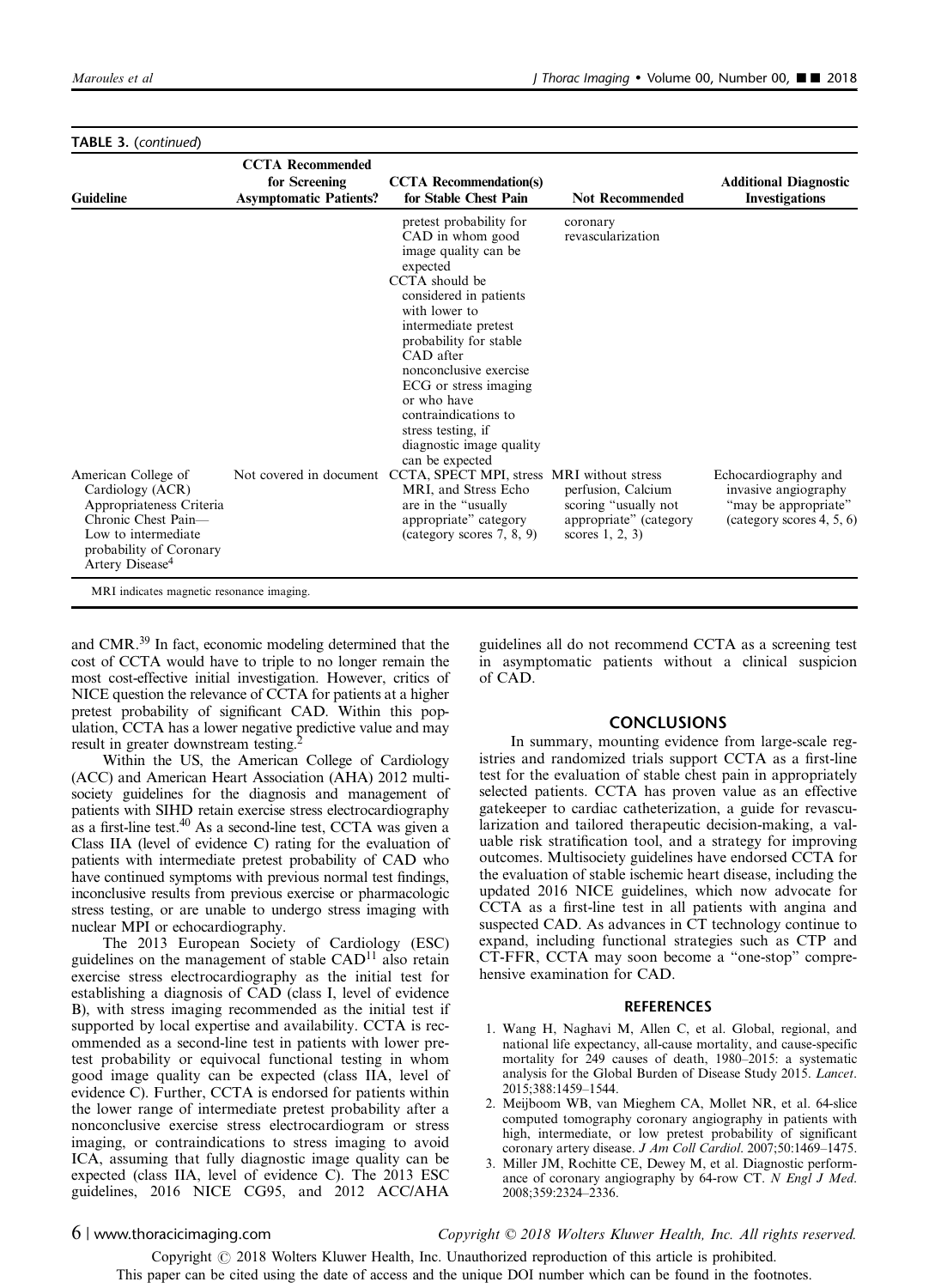- 4. Budoff MJ, Dowe D, Jollis JG, et al. Diagnostic performance of 64-multidetector row coronary computed tomographic angiography for evaluation of coronary artery stenosis in individuals without known coronary artery disease: results from the prospective multicenter ACCURACY (Assessment by Coronary Computed Tomographic Angiography of Individuals Undergoing Invasive Coronary Angiography) trial. J Am Coll Cardiol. 2008;52:1724–1732.
- 5. Min JK, Dunning A, Lin FY, et al. Age- and sex-related differences in all-cause mortality risk based on coronary computed tomography angiography findings results from the International Multicenter CONFIRM (Coronary CT Angiography Evaluation for Clinical Outcomes: An International Multicenter Registry) of 23,854 patients without known coronary artery disease. J Am Coll Cardiol. 2011;58:849–860.
- 6. Litt HI, Gatsonis C, Snyder B, et al. CT angiography for safe discharge of patients with possible acute coronary syndromes. N Engl J Med. 2012;366:1393–1403.
- 7. Goldstein JA, Chinnaiyan KM, Abidov A, et al. The CT-STAT (coronary computed tomographic angiography for systematic triage of acute chest pain patients to treatment) trial. J Am Coll Cardiol. 2011;58:1414-1422.
- 8. Hoffmann U, Truong QA, Schoenfeld DA, et al. Coronary CT angiography versus standard evaluation in acute chest pain. N Engl J Med. 2012;367:299-308.
- 9. Patel MR, Peterson ED, Dai D, et al. Low diagnostic yield of elective coronary angiography. N Engl J Med. 2010;362: 886–895.
- 10. Meijboom WB, Meijs MF, Schuijf JD, et al. Diagnostic accuracy of 64-slice computed tomography coronary angiography: a prospective, multicenter, multivendor study. J Am Coll Cardiol. 2008;52:2135–2144.
- 11. Montalescot G, Sechtem U, Achenbach S, et al. 2013 ESC guidelines on the management of stable coronary artery disease: the Task Force on the management of stable coronary artery disease of the European Society of Cardiology. Eur Heart J. 2013;34:2949–3003.
- 12. Rochitte CE, George RT, Chen MY, et al. Computed tomography angiography and perfusion to assess coronary artery stenosis causing perfusion defects by single photon emission computed tomography: the CORE320 study. Eur Heart J. 2014;35:1120–1130.
- 13. George RT, Silva C, Cordeiro MA, et al. Multidetector computed tomography myocardial perfusion imaging during adenosine stress. J Am Coll Cardiol. 2006;48:153–160.
- 14. Cury RC, Kitt TM, Feaheny K, et al. A randomized, multicenter, multivendor study of myocardial perfusion imaging with regadenoson CT perfusion vs single photon emission CT. J Cardiovasc Comput Tomogr. 2015;9:103–112. e1–2.
- 15. Bettencourt N, Chiribiri A, Schuster A, et al. Direct comparison of cardiac magnetic resonance and multidetector computed tomography stress-rest perfusion imaging for detection of coronary artery disease. J Am Coll Cardiol. 2013;61: 1099–1107.
- 16. Magalhaes TA, Kishi S, George RT, et al. Combined coronary angiography and myocardial perfusion by computed tomography in the identification of flow-limiting stenosis—the CORE320 study: an integrated analysis of CT coronary angiography and myocardial perfusion. J Cardiovasc Comput Tomogr. 2015;9:438–445.
- 17. George RT, Mehra VC, Chen MY, et al. Myocardial CT perfusion imaging and SPECT for the diagnosis of coronary artery disease: a head-to-head comparison from the CORE320 multicenter diagnostic performance study. Radiology. 2014;272: 407–416.
- 18. Koo BK, Erglis A, Doh JH, et al. Diagnosis of ischemiacausing coronary stenoses by noninvasive fractional flow reserve computed from coronary computed tomographic angiograms. Results from the prospective multicenter DISCOVER-FLOW (Diagnosis of Ischemia-Causing Stenoses Obtained Via Noninvasive Fractional Flow Reserve) study. J Am Coll Cardiol. 2011;58:1989–1997.
- 19. Nørgaard BL, Leipsic J, Gaur S, et al. Diagnostic performance of noninvasive fractional flow reserve derived from coronary computed tomography angiography in suspected coronary artery diseaseThe NXT Trial (analysis of coronary blood flow using CT angiography: next steps). J Am Coll Cardiol. 2014;63:1145–1155.
- 20. Hlatky MA, De Bruyne B, Pontone G, et al. Quality-of-life and economic outcomes of assessing fractional flow reserve with computed tomography angiography: PLATFORM. J Am Coll Cardiol. 2015;66:2315–2323.
- 21. Danad I, Szymonifka J, Twisk JW, et al. Diagnostic performance of cardiac imaging methods to diagnose ischaemia-causing coronary artery disease when directly compared with fractional flow reserve as a reference standard: a meta-analysis. Eur Heart J. 2017;38:991–998.
- 22. Chan PS, Patel MR, Klein LW, et al. Appropriateness of percutaneous coronary intervention. JAMA. 2011;306:53–61.
- 23. Boden WE, O'Rourke RA, Teo KK, et al. Optimal medical therapy with or without PCI for stable coronary disease. N Engl J Med. 2007;356:1503–1516.
- 24. De Bruyne B, Fearon WF, Pijls NHJ, et al. Fractional flow reserve–guided PCI for stable coronary artery disease. N Engl J Med. 2014;371:1208–1217.
- 25. SCOT-HEART investigators. CT coronary angiography in patients with suspected angina due to coronary heart disease (SCOT-HEART): an open-label, parallel-group, multicentre trial. Lancet. 2015;385:2383–2391.
- 26. Min JK, Koduru S, Dunning AM, et al. Coronary CT angiography versus myocardial perfusion imaging for nearterm quality of life, cost and radiation exposure: a prospective multicenter randomized pilot trial. J Cardiovasc Comput Tomogr. 2012;6:274–283.
- 27. Williams MC, Hunter A, Shah ASV, et al. Use of coronary computed tomographic angiography to guide management of patients with coronary disease. J Am Coll Cardiol. 2016;67: 1759–1768.
- 28. Douglas PS, Hoffmann U, Patel MR, et al. Outcomes of anatomical versus functional testing for coronary artery disease. N Engl J Med. 2015;372:1291–1300.
- 29. Bittencourt MS, Hulten E, Ghoshhajra B, et al. Prognostic value of nonobstructive and obstructive coronary artery disease detected by coronary computed tomography angiography to identify cardiovascular events. Circ Cardiovasc Imaging. 2014;7:282–291.
- 30. Motoyama S, Ito H, Sarai M, et al. Plaque characterization by coronary computed tomography angiography and the likelihood of acute coronary events in mid-term follow-up. J Am Coll Cardiol. 2015;66:337–346.
- 31. Ferencik M, Mayrhofer T, Bittner DO, et al. Use of high-risk coronary atherosclerotic plaque detection for risk stratification of patients with stable chest pain: a secondary analysis of the PROMISE randomized clinical trial. JAMA Cardiol. 2018; 3:144–152.
- 32. Nerlekar N, Ha FJ, Cheshire C, et al. Computed tomographic coronary angiography-derived plaque characteristics predict major adverse cardiovascular events: a systematic review and meta-analysis. Circ Cardiovasc Imaging. 2018;11:e006973.
- 33. McKavanagh P, Lusk L, Ball PA, et al. A comparison of cardiac computerized tomography and exercise stress electrocardiogram test for the investigation of stable chest pain: the clinical results of the CAPP randomized prospective trial. Eur Heart J Cardiovasc Imaging. 2015;16:441–448.
- 34. Bittencourt MS, Hulten EA, Murthy VL, et al. Clinical outcomes after evaluation of stable chest pain by coronary computed tomographic angiography versus usual care: a metaanalysis. Circ Cardiovasc Imaging. 2016;9:e004419.
- 35. Budoff MJ, Liu S, Chow D, et al. Coronary CT angiography versus standard of care strategies to evaluate patients with potential coronary artery disease; effect on long term clinical outcomes. Atherosclerosis. 2014;237:494–498.
- 36. Mark DB, Federspiel JJ, Cowper PA, et al. Economic outcomes with anatomical versus functional diagnostic testing for coronary artery disease. Ann Intern Med. 2016;165:94–102.

### Copyright © 2018 Wolters Kluwer Health, Inc. All rights reserved. www.thoracicimaging.com | 7